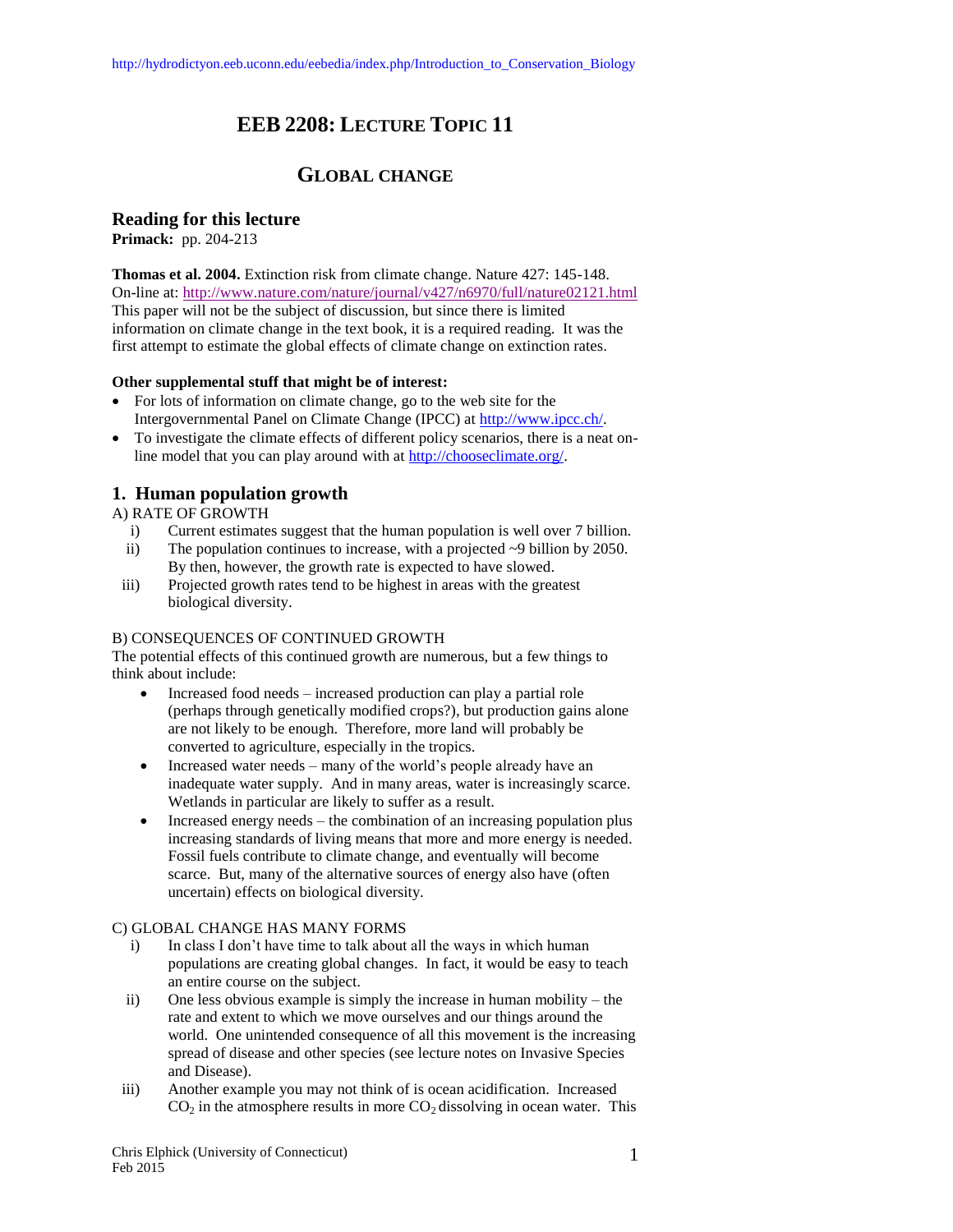in turn causes the ocean to become more acidic, which in turn interferes with the development of the many marine organisms that build shells etc., from calcium carbonate.

#### D) ECOLOGICAL FOOTPRINT

- i) The "ecological footprint" is an estimate of humanity's impact on the Earth, relative to the resources available. The details of how to calculate such a footprint are complex and debated, and I do not plan to go into them in detail in this class
- ii) Not surprisingly, however, the total ecological impact of humanity is estimated to be large and increasing.
- iii) Globally, it has been estimated (by the Worldwide Fund for Nature) that each person needs 2.2 hectares to support their use of environmental resources. In contrast, the Earth is estimated to be able to sustain about 1.8 hectares per person. The discrepancy in consumption among countries is large, with the US currently using about 5 times the average global capacity that has been estimated.
- iv) One interpretation of this result (though not one that everyone will agree with) is that, to be fair to everyone else on the plant, each of us should reduce our consumption of materials by four-fifths!
- v) In much of the world (the US, Europe, North Africa, the Middle East, much of Asia), the footprint is estimated to be more than 50% greater than the biological capacity in the region.

## **2. Climate change**

Although global change takes many forms, one of the most profound and widespread changes facing us right now is climate change. Hence, I will focus on this example for the rest of the lecture.

#### A) EVIDENCE FOR CLIMATE CHANGE

- i) Based on data collected since the mid-1800s, we know that there has been an average increase of about  $0.5^{\circ}$ C over the last 100 years. We also know that the 1990s was the hottest decade of the last century and that the 2000s were hotter.
- ii) Another indication of rising temperatures is the increasing rate of glacial and permafrost melting in many Arctic and alpine areas. Increased melting does not exist everywhere, but it is sufficiently widespread to be a clear sign of warming in many areas.
- iii) Data from isolated mountain peaks show that temperatures have increased by more than  $1^{\circ}$ C during the past century. Similarly in several tropical mountain ranges, the mean elevation at which freezing occurs has shifted upslope by several meters.

#### B) WHAT IS THE CAUSE?

- i) Although there is very strong evidence that average temperatures have increased, there remains controversy over the cause of the increase (although the degree of controversy is declining rapidly).
- ii) Some argue that increases are nothing more than natural fluctuations, and are not caused by human activities – and temperatures have certainly gone up and down considerably in the past.
- iii) On the other hand, there is very good evidence that humans have greatly altered the composition of the atmosphere in ways that are expected to cause warming. In fact, the famous Swedish chemist, Svante Arrhenius,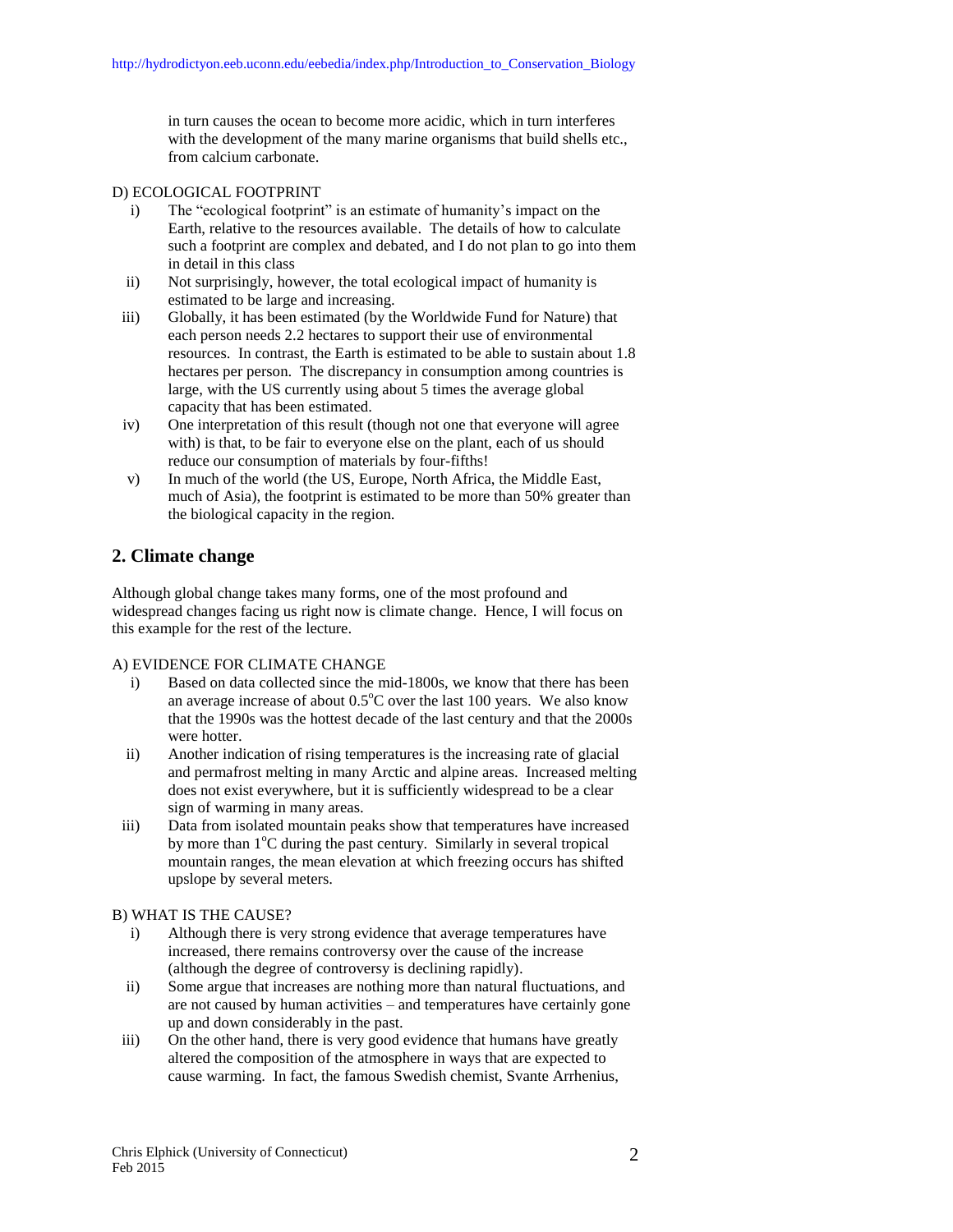predicted that carbon dioxide releases would result in warming. He made this prediction in 1896!

- iv) Over the last 50 years,  $CO<sub>2</sub>$  has increased from about 316 parts per million by volume to ~400 ppmv.
- v) Like temperature,  $CO<sub>2</sub>$  levels have fluctuated in the past. Evidence from ice cores, however, show that they have not been as high as is currently the case for many millennia. Ice core evidence also shows that, in more recent times, concentrations were stable for 1700 years prior to the industrial revolution and then rapidly increased following the large increase in fossil fuel burning.
- vi) Release of other "**greenhouse gases**" (i.e., those expected to cause warming of the Earth) have increased. These include methane, chlorofluorocarbons, and nitrous oxide. But  $CO<sub>2</sub>$  is currently expected to contribute by far the most to global warming.

#### C) WHAT ARE THE CONSEQUENCES?

- i) Obviously, weather change is a major one. Average temperatures are expected to increase even more, but there will be a lot of variation – some areas will cool, others will stay about the same. Precipitation patterns will also change, with both an overall increase and much greater variability. Variability is predicted to increase both in terms of the spatial and temporal distribution of rainfall. Predicting exactly how precipitation will change, especially at regional levels, is much harder than predicting temperature changes.
- ii) Among the consequences of increased variation in precipitation are (a) more flooding and soil erosion in areas where rainfall is more concentrated, and (b) the need for more irrigation in areas where rainfall declines.
- iii) Ice-caps are expected to continue to melt and sea-levels to rise. The amount of ice melting is exacerbated by the fact that warming is predicted to be greatest in polar regions. Sea-level rise is partly due to melting, but only ice that is on land contributes to rising waters. Much of sea-level rise is due to thermal expansion (as water warms up it expands). These changes are already happening.
- iv) Note that past IPCC predictions for sea-level rise have underestimated what has since been observed. The most recent predictions suggest  $0.5 -$ 1.4 m of sea level rise by 2100 (maybe more).
- v) Many more things that I don't have time to discuss could also happen …… but there is also a lot of uncertainty about what the exact effects will be. This uncertainty does not mean that things are not changing though.

#### D) WHAT ARE THE BIOLOGICAL CONSEQUENCES?

- i) At an ecosystem level, recent studies have suggested that there have been widespread changes in patterns of net primary production during the period 1982-1999. As with climate, these changes are not evenly distributed across the Earth. For example, much of the global increase in NPP occurred in Amazonian forests. Reasons for the changes included less cloud cover and increased solar radiation.
- ii) Another change has been in the amount of crop production. For example growing seasons have consistently lengthened (by almost 2 weeks in Europe). Global models also predict that crop yields will increase ... in some areas (this is potentially a good thing about warming … but only if you live in one of those areas!).
- iii) Various studies have shown that the geographic ranges of many species have shifted in concert with increasing temperatures. These studies have largely focused on birds and butterflies – being very mobile these species